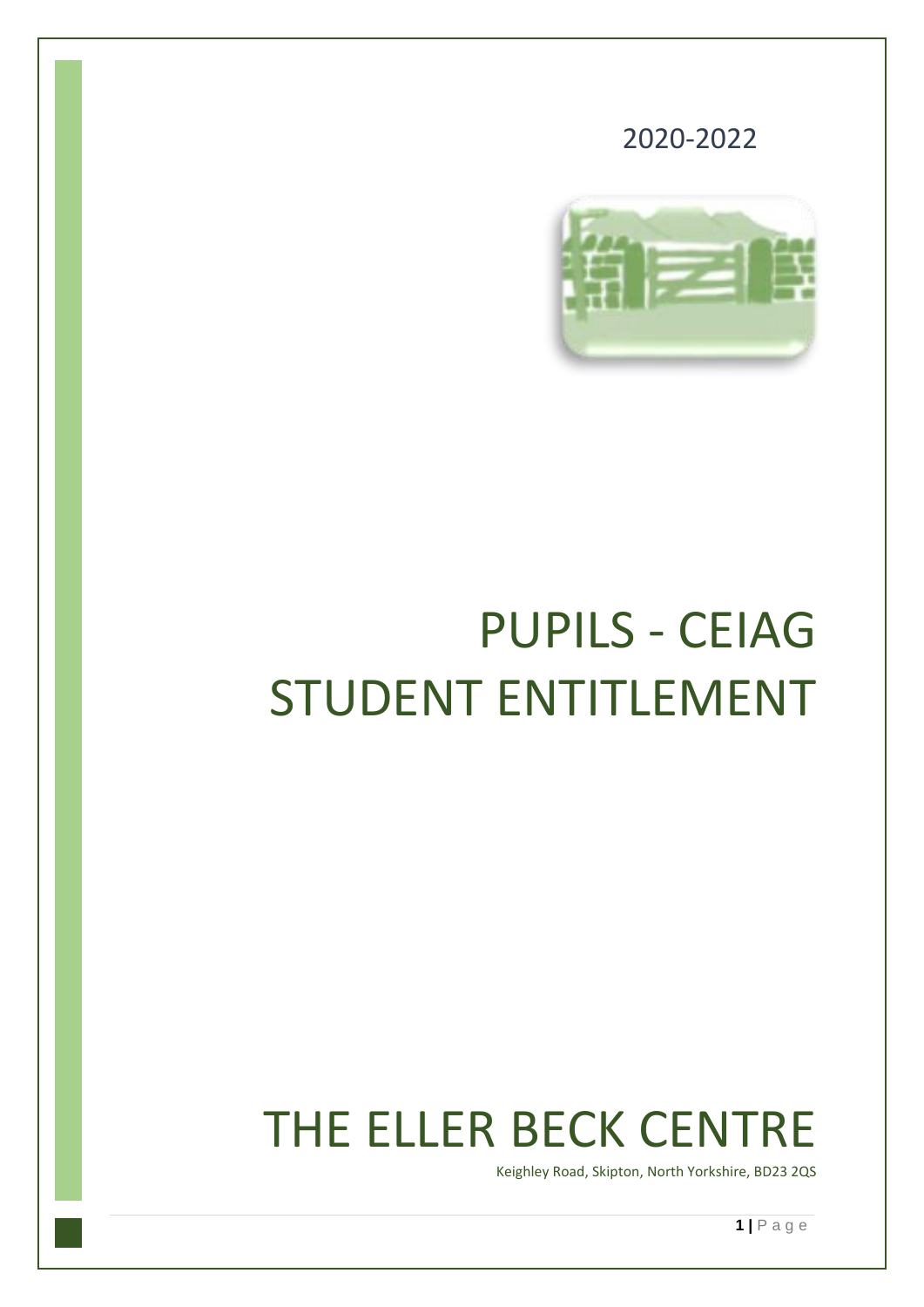**MC Ratification Date:** July 2020 **Review Cycle:** 2 Years **Review Date:** July 2022 **Latest Review Amendments**: n/a

#### **Student Entitlement**

At Craven Pupil Referral Service each student is entitled to access **Careers Education, Information, Advice and Guidance (CEIAG)** throughout all years which follows a planned programme of delivery in the form of discreet careers lessons, as part of an integrated learning programme delivered through subject areas, and extended learning opportunities.

The programme aims to enable learners to:

- 1. Develop themselves through careers, employability and enterprise education,
- 2. Learn about careers and the world of work,
- 3. Develop their career management and employability skills.

#### **Learner Entitlement**

Careers Education, Information, Advice and Guidance (CEIAG) activities delivered in school are:

- Impartial and easily accessible learning opportunities which are student centred
- Part of a structured programme that delivers learning outcomes to meet the national quality standards in an integrated approach across all areas of the curriculum
- Supported by unbiased, up to date information
- Giving an opportunity to compete work related learning and enterprise activities, work experience, and gain knowledge of the wider post 16 and 18 learning opportunities available
- Encouraging students to record their achievements and develop their range of skills
- Provided by appropriately qualified staff
- Enabling students to develop their career planning and decision making skills
- Set within defined limits of confidentiality
- Promoting equality of opportunity

#### **Parent and Carers Entitlement**

- Information is provided on essential decision making timescales and deadlines
- Information is provided on the full range of option choices at key transition points
- Advice is offered and Parents/ Carers are given access to a full range of unbiased information
- Opportunities are provided to discuss any issues or concerns at pupil progress meetings or individual guidance interviews